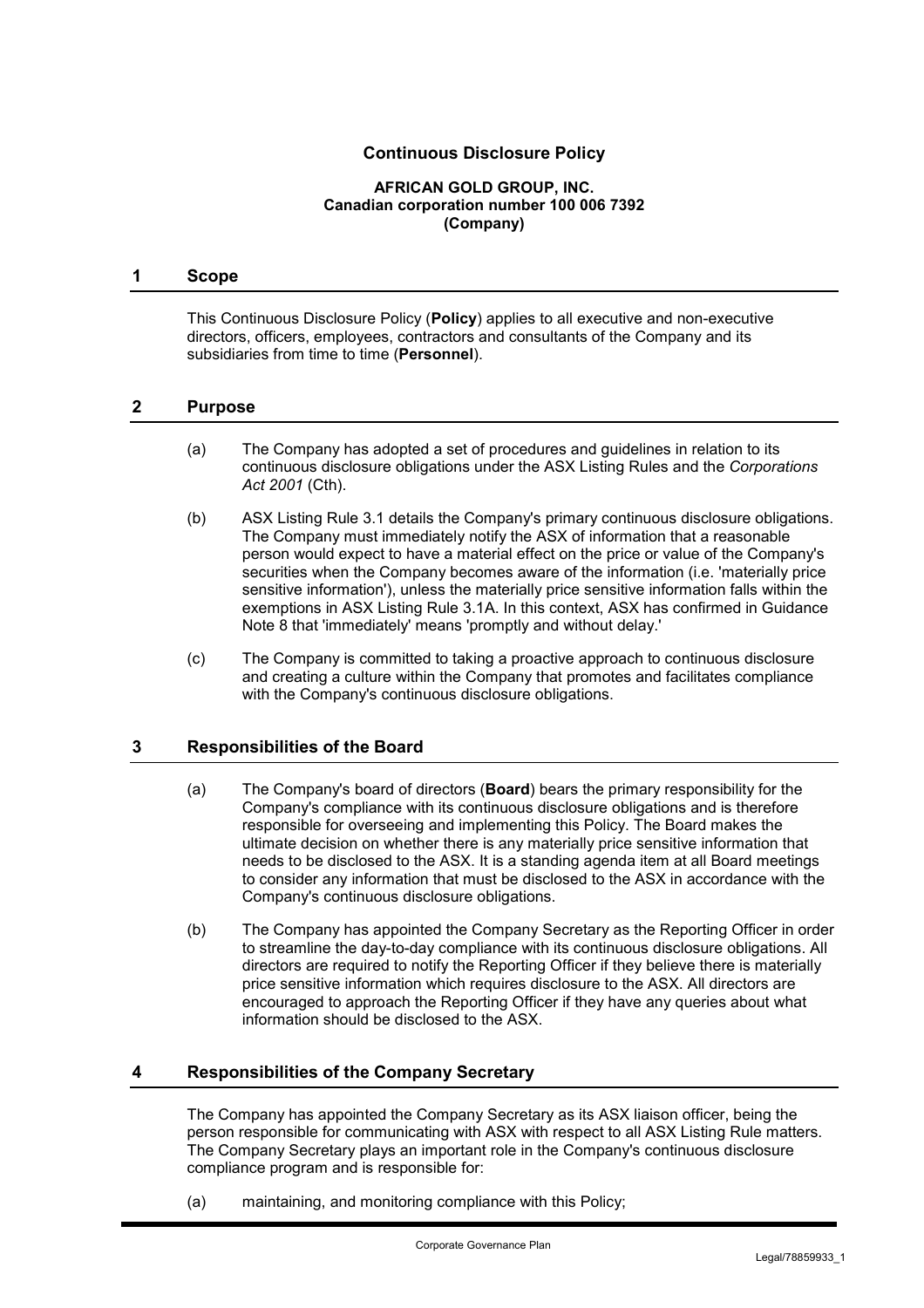- (b) liaising between themselves, the Board and the ASX;
- (c) overseeing and coordinating disclosure of information to the ASX, analysts, brokers, shareholders, the media, and the public;
- (d) coordinating education within the Company about its continuous disclosure obligations and disclosure compliance program;
- (e) review information obtained through the Company's reporting systems to determine whether the information is materially price sensitive information;
- (f) coordinating the timely dispatch to the Board of all material market announcements promptly after they have been made; and
- (g) providing reports to the board on the effectiveness of the continuous disclosure program.

# **5 Responsibilities of the Authorised Company Spokesperson(s)**

- (a) The Company has appointed the Chairperson and Chief Executive Officer or Managing Director, or in their absence their delegate, as authorised spokespersons. The above people are authorised to make any public statement on behalf of or in relation to the Company following approval of such statements by the Board. Such public statements extend to all responses by the Company to enquiries by the media, analysts or shareholders. All enquiries by regulators should be passed on to the Chairperson or Chief Executive Officer or Managing Director.
- (b) There must be no selective disclosure of materially price sensitive information. The spokesperson should not disclose any materially price sensitive information through public statements which has not already been released to the market through the ASX, but may clarify materially price sensitive information which has already been disclosed to the ASX. Prior to making any public statement, the spokesperson should liaise with the Company Secretary regarding the Company's disclosure history to avoid the inadvertent release of materially price sensitive information.
- (c) The Company may authorise other persons from time to time to make public statements in particular circumstances.
- (d) In the event of inadvertent selective disclosure of previously undisclosed materially price sensitive information, the person or persons involved should immediately contact the Company Secretary. The Board will determine as soon as practicable whether there is a need (based on who received the unintentional selective disclosure and the probability of dissemination) to disclose the materially price sensitive information to ASX, or to require that the party to whom the materially price sensitive information was disclosed enter into a written confidentiality agreement.

## **6 Responsibilities of Personnel**

All Personnel are required to comply with this Policy and the Company's continuous disclosure obligations.

## **7 Reporting Obligations**

## 7.1 **Information to be reported**

(a) Subject to the exemption in ASX Listing Rule 3.1A, the Company will notify the ASX as soon as it becomes aware of any information that a reasonable person would expect to have a material effect on the price or value of the Company's securities and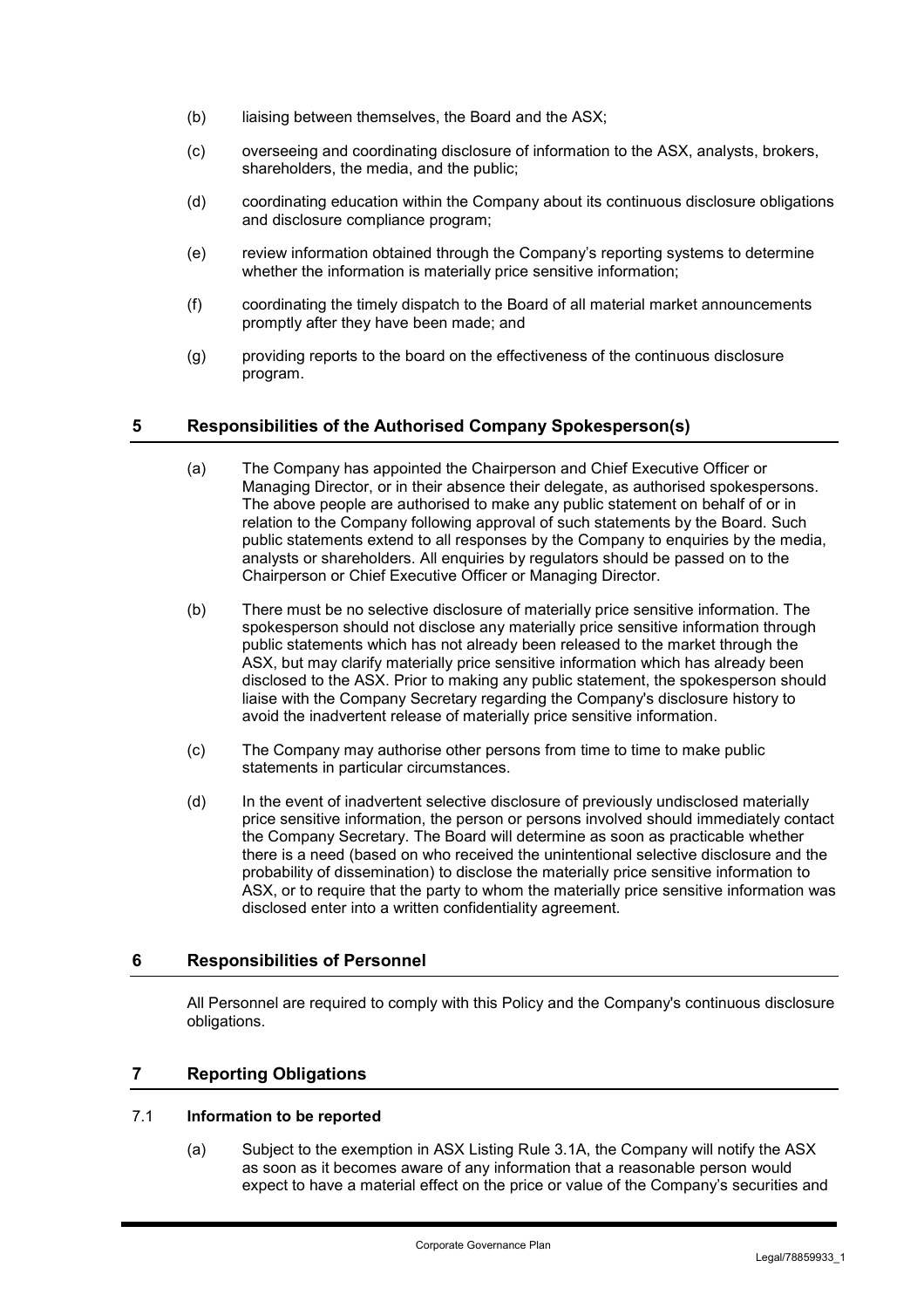make all required securities exchange filings. Examples of types of information that could be materially price sensitive information include:

- (i) material acquisitions or divestitures;
- (ii) transactions that will lead to a significant change in the nature or scale of the Company's activities;
- (iii) a material change in the Company's financial forecast or expected results;
- (iv) declaration of a dividend;
- (v) entry into, variation or termination of material agreements, including financing arrangements;
- (vi) events triggering material accelerations of, or increases in, financial obligations;
- (vii) a material change in accounting policy adopted by the Company;
- (viii) a rating applied by a rating agency to the Company or its securities, and any change in such a rating; and
- (ix) a significant change in market or regulatory conditions which is likely to have a material effect on the Company's results.
- (b) The above examples are indicative only, and are not exhaustive. Where the Reporting Officer is unsure whether information is materially price sensitive information, it should take a conservative view and report it to, or discuss it with, the Board. The Company's legal advisers should be consulted where the materiality of information or the obligation to disclose is unclear.
- (c) The Company must not release information that is for release to the market to any person until it has given the information to the ASX and has received acknowledgement that the ASX has released the information to the market.
- (d) The Company must release to market any new and substantive investor or analyst presentation ahead of the delivery of the presentation, irrespective of whether the presentation contains material new information required to be disclosed under ASX Listing Rule 3.1. The Company will make the presentation available electronically as soon as it reasonably can.

#### 7.2 **Confidential information**

- (a) Certain materially price sensitive information does not need to be disclosed if it falls within the scope of the confidentiality exemption in ASX Listing Rule 3.1A. To fall within the exemption, all of the following conditions must be satisfied:
	- (i) the information falls within one or more the following categories:
		- (A) it would be a breach of the law to disclose the information;
		- (B) the information concerns an incomplete proposal or negotiation;
		- (C) the information comprises matters of supposition or is insufficiently definite to warrant disclosure;
		- (D) the information is generated for internal management purposes of the Company; or
		- (E) the information is a trade secret; and
	- (ii) the information is confidential and ASX has not formed the view that the information has ceased to be confidential; and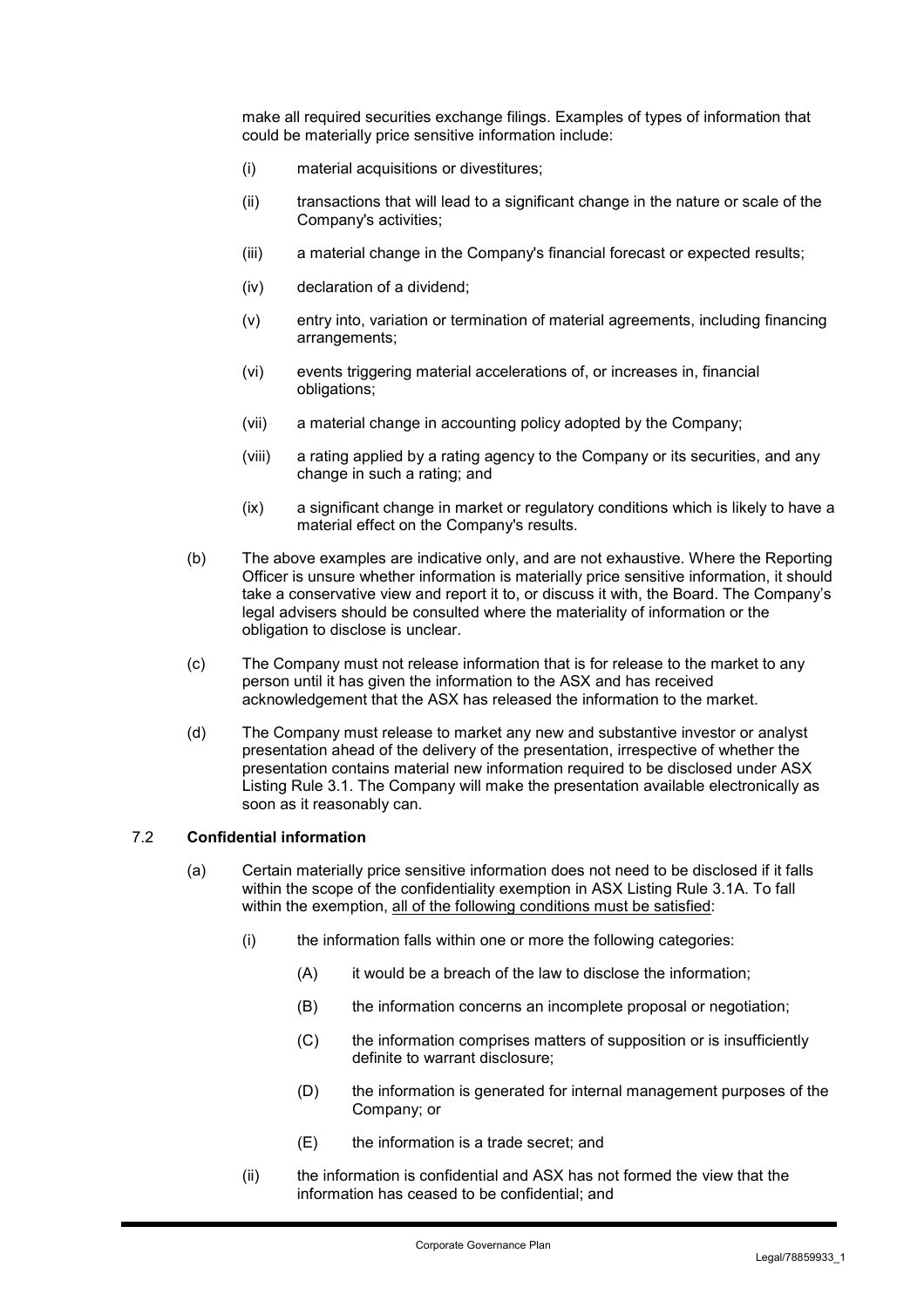- (iii) a reasonable person would not expect the information to be disclosed.
- (b) Once the Reporting Officer determines that information is materially price sensitive information, the Board will consider the confidentiality of the matter and bears the sole authority to determine whether a matter should not be disclosed to the ASX on the basis of the confidentiality exemption.
- (c) The Reporting Officer should disclose all materially price sensitive information to the Board and should not make a final assessment whether materially price sensitive information should not be disclosed on the basis of the confidentiality exemption in ASX Listing Rule 3.1A. However, to assist the Board in making these decisions, the Reporting Officer should provide details as to why they consider the information may be confidential for the purpose of ASX Listing Rule 3.1A.
- (d) The Reporting Officer should take all necessary steps to maintain the confidentiality of all potentially confidential information. For example, potentially confidential information should not be disclosed to external parties except on the basis of a written confidentiality undertaking.
- (e) The Company has also put in place a review process which includes verification testing of content and a review and sign-off by management prior to the Board formally approving the release of any public information.
- (f) ASX Listing Rule 3.1B provides that if the ASX considers that there is, or is likely to be a false market in the Company's securities, and requests information from the Company to correct or prevent the false market, the Company must give the ASX the information needed to correct or prevent the false market (ie. a false market may cause the exemption to be lost).

## 7.3 **Reporting obligations of the Reporting Officer**

- (a) The Reporting Officer has the following reporting obligations in relation to information that potentially requires disclosure:
	- (i) immediately report all potentially materially price sensitive information to the Board, either in writing or verbally;
	- (ii) provide sufficient details of all information to allow the Board to form a view as to whether the potentially materially price sensitive information is in fact materially price sensitive and to prepare the appropriate form of disclosure to the ASX, if necessary; and
	- (iii) state whether the Reporting Officer considers that the information is confidential for the purpose of ASX Listing Rule 3.1A and the reasons for forming that view.
- (b) In addition, the Reporting Officer should provide a formal report to the Board at the end of each month which either provides details of unreported potentially materially price sensitive information regarding their area of responsibility or states that the Reporting Officer is unaware of any unreported potentially materially price sensitive information at that time.

## 7.4 **Dealing with analysts**

(a) The Company must not give analysts or other select groups of market participants any non-public materially price sensitive information at any time, such as during analyst briefings, when responding to analysts' questions or when reviewing draft analyst research reports. The Company may clarify or correct any errors of interpretation that analysts make concerning already publicly available information, but only to the extent that the clarification or correction does not itself amount to giving the analyst nonpublic materially price sensitive information (such as correcting market expectations about profit forecasts). Any non-public materially price sensitive information that may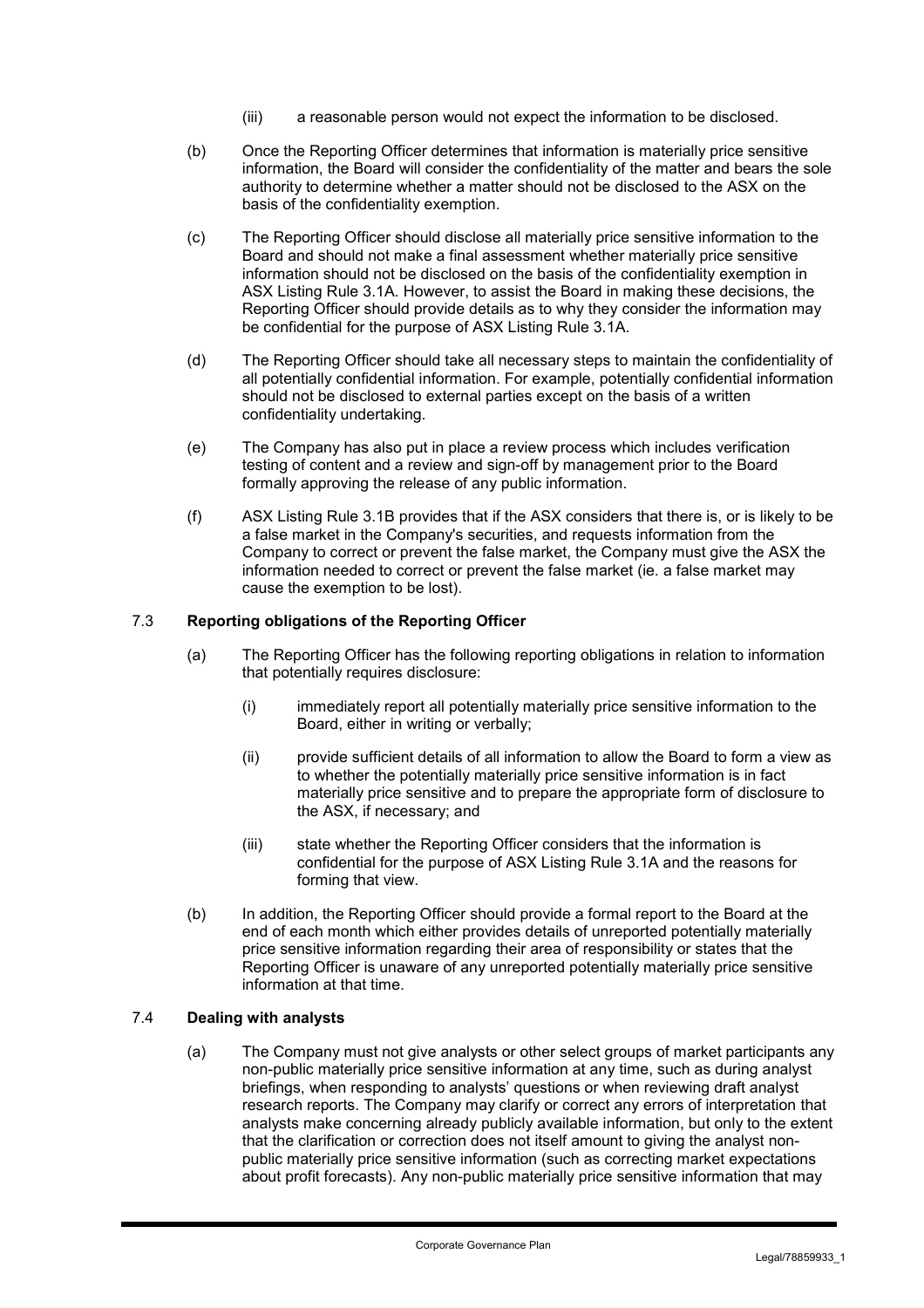be inadvertently disclosed during dealings with analysts should be immediately disclosed to the ASX.

(b) All information given to analysts at a briefing, such as presentation slides, and any presentation material from public speeches given by Board members or members of management that relate to the Company or its business should also be given to the Company Secretary for immediate release to the ASX and posted on the Company's website. The information must always be released to the ASX before it is presented at an analyst or investor briefing.

### 7.5 **Review of analyst reports**

- (a) If requested, the Company may review analyst reports. The Company's policy is that it only reviews these reports to clarify historical information and correct factual inaccuracies (provided this can be achieved using information that has been disclosed to the market generally).
- (b) No comment or feedback will be provided on financial forecasts, including profit forecasts prepared by the analyst, or on conclusions or recommendations detailed in the report. The Company communicates this policy whenever asked to review an analyst report.

#### 7.6 **Market speculation and rumours**

- (a) In general, the Company does not respond to market speculation and rumours except where:
	- (i) the speculation or rumours indicate that the subject matter is no longer confidential and therefore the exception to disclosure in the ASX Listing Rules no longer applies;
	- (ii) the ASX formally requests disclosure by the Company on the matter (under ASX Listing Rule 3.1B); or
	- (iii) the Board considers that it is appropriate to make a disclosure in the circumstances.
- (b) Only authorised spokespersons may make statements on behalf of the Company in relation to market rumours or speculation. Any person within the Company should report market speculation or rumours to the Company Secretary immediately.

### 7.7 **Trading halts**

It may be necessary to request a trading halt from the ASX to maintain orderly trading in the Company's securities and to manage disclosure issues. The Board will make all decisions in relation to trading halts. No Company Personnel is authorised to seek a trading halt except with the approval of the Board.

### 7.8 **Website**

All Company announcements will be posted on the Company's website immediately after they are released to the ASX to provide accessibility to the widest audience.

### **8 Compliance**

Breaches of this Policy will be viewed seriously and may lead to disciplinary action being taken against the relevant Personnel. In serious cases, such action may include dismissal or termination of employment or engagement with the Company. Personnel should report all breaches of this Policy by any person to the Company Secretary.